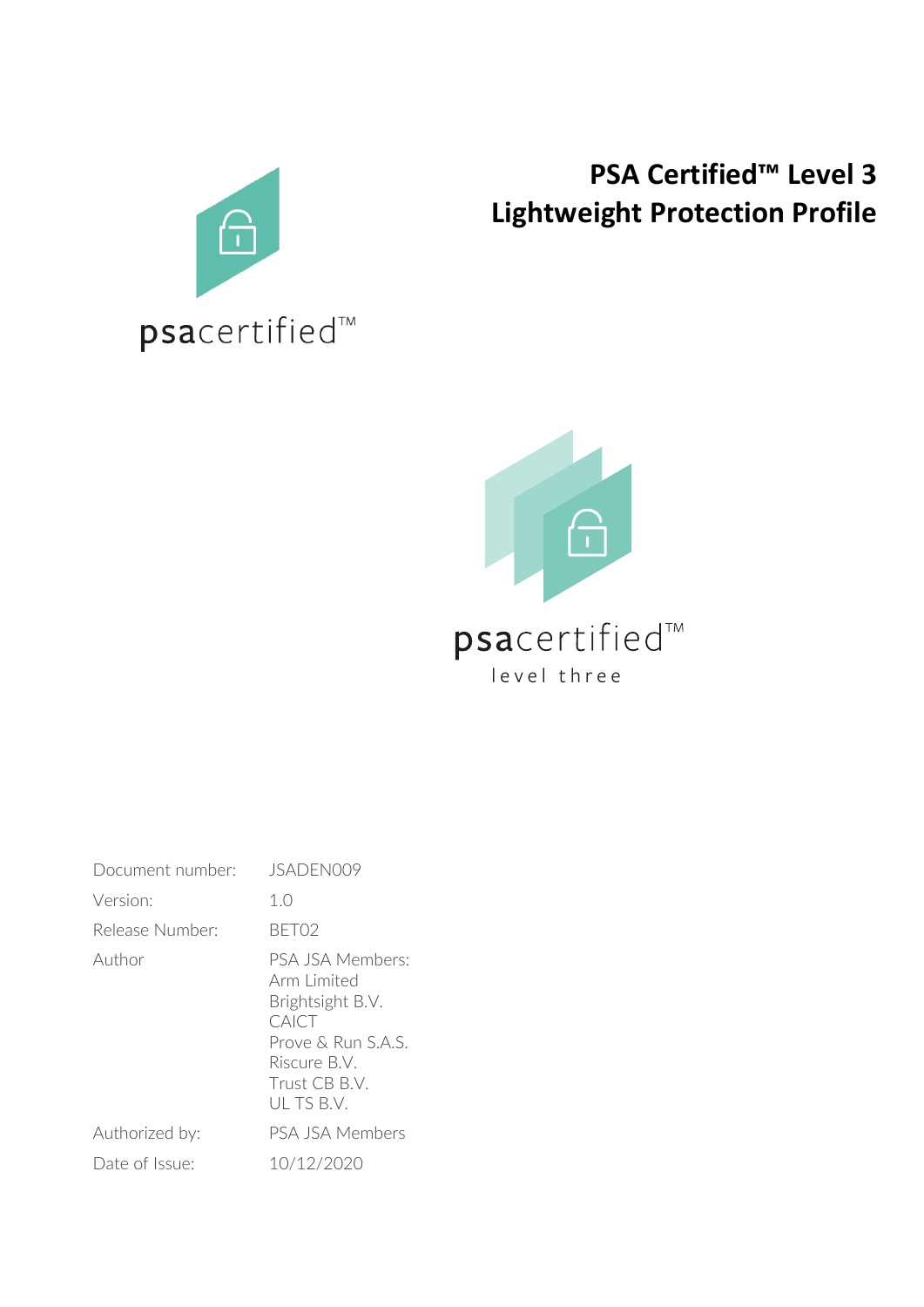#### Abstract

PSA Certified is the independent security evaluation scheme for Platform Security Architecture (PSA) based IoT systems. It establishes trust through a multi-level assurance program for chips containing a security component called a PSA Root of Trust (PSA-RoT) that provides trusted functionality to the platform. The multi-level scheme has been designed to help device makers and businesses get the level of security they need for their use case.

PSA Certified Level 3 is a fixed time, test laboratory based, evaluation of the PSA-RoT. It is aimed at IoT devices that need to protect against hardware and software attacks. The PSA Certified Level 3 documents include: a Protection Profile (PP) that describes the Target of Evaluation, its assets, the security objectives and security functions that will be evaluated; an Evaluation Methodology (EM) that details how the evaluation will be carried out, and an Attack Methods (AM) document describing the attacks in scope.

Developers submit their PSA-RoT to an approved test laboratory, listed on www.psacertified.org, for PSA Certified Level 3 evaluation and receive an Evaluation Technical Report. If the PSA-RoT is assessed as passing and approved by the independent Certification Body, a digital certificate will be issued on the PSA Certified website.

#### Keywords

PSA Certified Level 3, Certification, IoT, Platform Security Architecture, Questionnaire, PSA, Security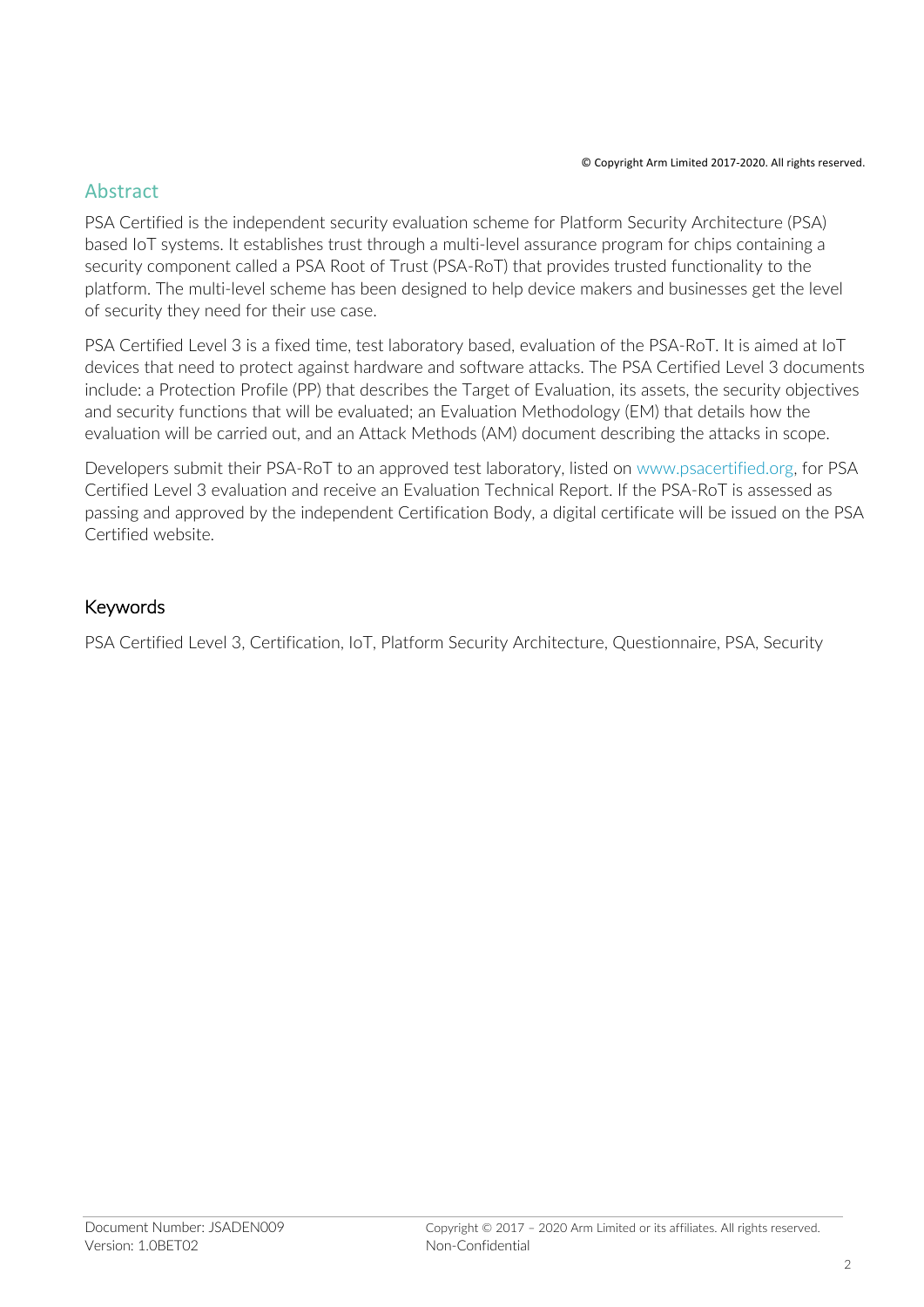Copyright ©2017-2020 Arm Limited or its affiliates. All rights reserved. The copyright statement reflects the fact that some draft issues of this document have been released, to a limited circulation.

#### Non-Confidential Proprietary Notice

This document is protected by copyright and other related rights and the practice or implementation of the information contained in this document may be protected by one or more patents or pending patent applications. No part of this document may be reproduced in any form by any means without the express prior written permission of Arm. No license, express or implied, by estoppel or otherwise to any intellectual property rights is granted by this document unless specifically stated.

Your access to the information in this document is conditional upon your acceptance that you will not use or permit others to use the information for the purposes of determining whether implementations infringe any third-party patents.

THIS DOCUMENT IS PROVIDED "AS IS". ARM PROVIDES NO REPRESENTATIONS AND NO WARRANTIES, EXPRESS, IMPLIED OR STATUTORY, INCLUDING, WITHOUT LIMITATION, THE IMPLIED WARRANTIES OF MERCHANTABILITY, SATISFACTORY QUALITY, NON-INFRINGEMENT OR FITNESS FOR A PARTICULAR PURPOSE WITH RESPECT TO THE DOCUMENT. For the avoidance of doubt, Arm makes no representation with respect to, and has undertaken no analysis to identify or understand the scope and content of, patents, copyrights, trade secrets, or other rights.

This document may include technical inaccuracies or typographical errors.

TO THE EXTENT NOT PROHIBITED BY LAW, IN NO EVENT WILL ARM BE LIABLE FOR ANY DAMAGES, INCLUDING WITHOUT LIMITATION ANY DIRECT, INDIRECT, SPECIAL, INCIDENTAL, PUNITIVE, OR CONSEQUENTIAL DAMAGES, HOWEVER CAUSED AND REGARDLESS OF THE THEORY OF LIABILITY, ARISING OUT OF ANY USE OF THIS DOCUMENT, EVEN IF ARM HAS BEEN ADVISED OF THE POSSIBILITY OF SUCH DAMAGES.

This document consists solely of commercial items. You shall be responsible for ensuring that any use, duplication or disclosure of this document complies fully with any relevant export laws and regulations to assure that this document or any portion thereof is not exported, directly or indirectly, in violation of such export laws. Use of the word "partner" in reference to Arm's customers is not intended to create or refer to any partnership relationship with any other company. Arm may make changes to this document at any time and without notice.

If any of the provisions contained in these terms conflict with any of the provisions of any click through or signed written agreement covering this document with Arm, then the click through or signed written agreement prevails over and supersedes the conflicting provisions of these terms. This document may be translated into other languages for convenience, and you agree that if there is any conflict between the English version of this document and any translation, the terms of the English version of the Agreement shall prevail.

The Arm corporate logo and words marked with ® or ™ are registered trademarks or trademarks of Arm Limited (or its subsidiaries) in the US and/or elsewhere. All rights reserved. Other brands and names mentioned in this document may be the trademarks of their respective owners. Please follow Arm's trademark usage guidelines at http://www.arm.com/company/policies/trademarks.

Copyright © 2018 Arm Limited (or its affiliates). All rights reserved.

Arm Limited. Company 02557590 registered in England. 110 Fulbourn Road, Cambridge, England CB1 9NJ.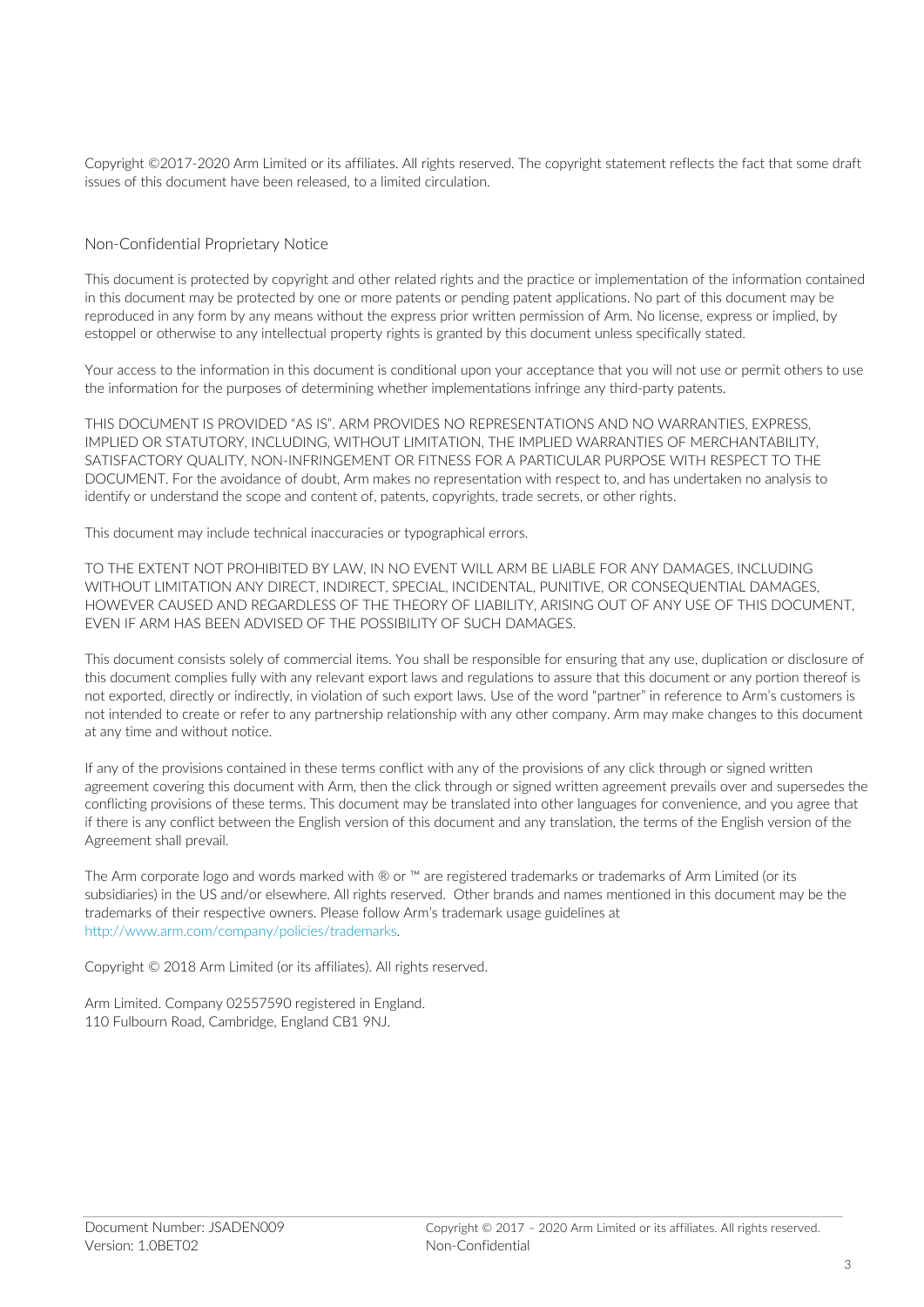## **Contents**

|   |     | <b>Non-Confidential Proprietary Notice</b>    | 3  |
|---|-----|-----------------------------------------------|----|
| 1 |     | <b>About this document</b>                    | 6  |
|   | 1.1 | <b>Current Status and Anticipated Changes</b> | 6  |
|   | 1.2 | <b>Release Information</b>                    | 6  |
|   | 1.3 | <b>References</b>                             | 6  |
|   |     | Normative references<br>1.3.1                 | 6  |
|   |     | Informative references<br>1.3.2               | 6  |
|   | 1.4 | <b>Terms and Abbreviations</b>                | 7  |
|   | 1.5 | <b>Feedback</b>                               | 8  |
| 2 |     | Introduction                                  | 10 |
|   | 2.1 | <b>Document Context</b>                       | 10 |
|   | 2.2 | <b>Targeted Audience</b>                      | 10 |
|   | 2.3 | <b>How to Use this Document</b>               | 10 |
|   | 2.4 | <b>Process for PSA Certified Level 3</b>      | 11 |
|   | 2.5 | <b>Resistance to Attacks</b>                  | 11 |
|   | 2.6 | <b>Product Identification</b>                 | 12 |
|   |     | 2.6.1 Contact                                 | 12 |
|   |     | 2.6.2 Chip Reference                          | 12 |
|   |     | 2.6.3<br>Chip Description                     | 12 |
|   |     | 2.6.4 PSA Implementation                      | 13 |
| 3 |     | <b>TOE Description</b>                        | 14 |
|   | 3.1 | <b>Scope</b>                                  | 14 |
|   |     | 3.1.1<br><b>Major Security Features</b>       | 14 |
|   |     | <b>Operational Environment</b><br>3.1.2       | 15 |
|   | 3.2 | <b>Assumptions</b>                            | 15 |
| 4 |     | <b>Security Problem Definition</b>            | 16 |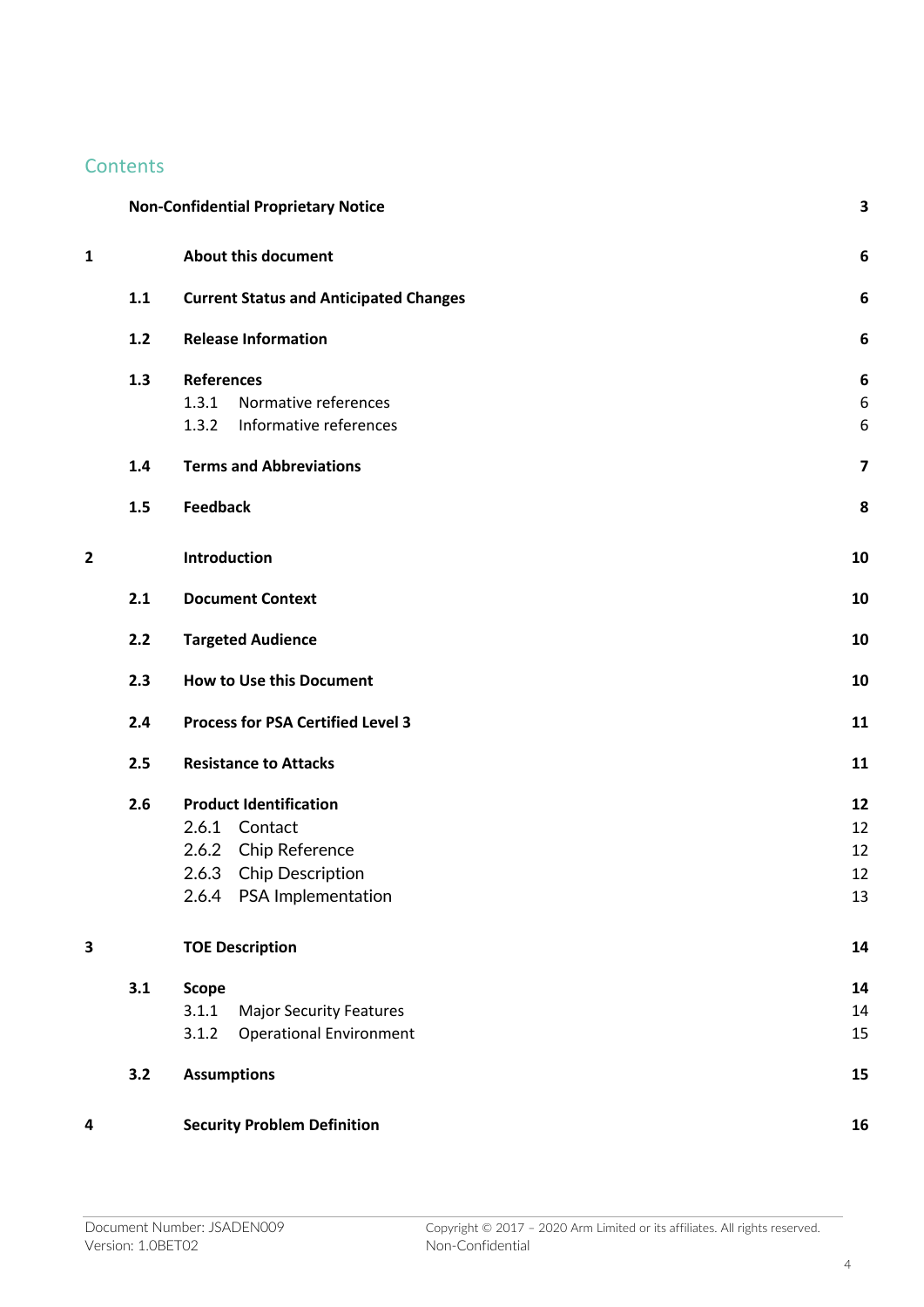|   | 4.1   | <b>Assets</b>                          |    |
|---|-------|----------------------------------------|----|
|   | 4.2   | <b>Threat Agents</b>                   |    |
|   | 4.3   | <b>Threats</b>                         | 16 |
|   |       | 4.3.1<br>T.ROGUE_CODE                  | 16 |
|   |       | 4.3.2<br>T.FIRMWARE_ABUSE              | 16 |
|   |       | 4.3.3<br>T.UPDATE_ABUSE                | 16 |
|   |       | 4.3.4<br><b>T.STORAGE</b>              | 16 |
|   |       | 4.3.5<br>T.DEBUG                       | 16 |
|   |       | 4.3.6<br>T.WEAK_CRYPTO                 | 17 |
|   |       | 4.3.7<br>T.IMPERSONATION               | 17 |
|   |       | 4.3.8<br>T.PHYSICAL                    | 17 |
|   |       | 4.3.9<br>T.SIDE_CHANNEL                | 17 |
| 5 |       | <b>Security Functions</b>              | 18 |
|   | 5.1   | <b>F.INITIALIZATION</b>                | 18 |
|   | $5.2$ | <b>F.SOFTWARE_ISOLATION</b>            | 18 |
|   | 5.3   | <b>F.SECURE_STORAGE</b>                | 18 |
|   | 5.4   | F.FIRMWARE_UPDATE                      |    |
|   | 5.5   | <b>F.SECURE_STATE</b>                  |    |
|   | 5.6   | <b>F.CRYPTO</b>                        |    |
|   | 5.7   | <b>F.ATTESTATION</b>                   |    |
|   | 5.8   | <b>F.AUDIT</b>                         |    |
|   | 5.9   | <b>F.DEBUG</b>                         | 20 |
|   | 5.10  | <b>F.PHYSICAL</b>                      |    |
|   |       | <b>Appendix A: Developer Evidences</b> | 21 |
|   |       | Appendix B: Reference Lifecycle        | 22 |
|   |       |                                        |    |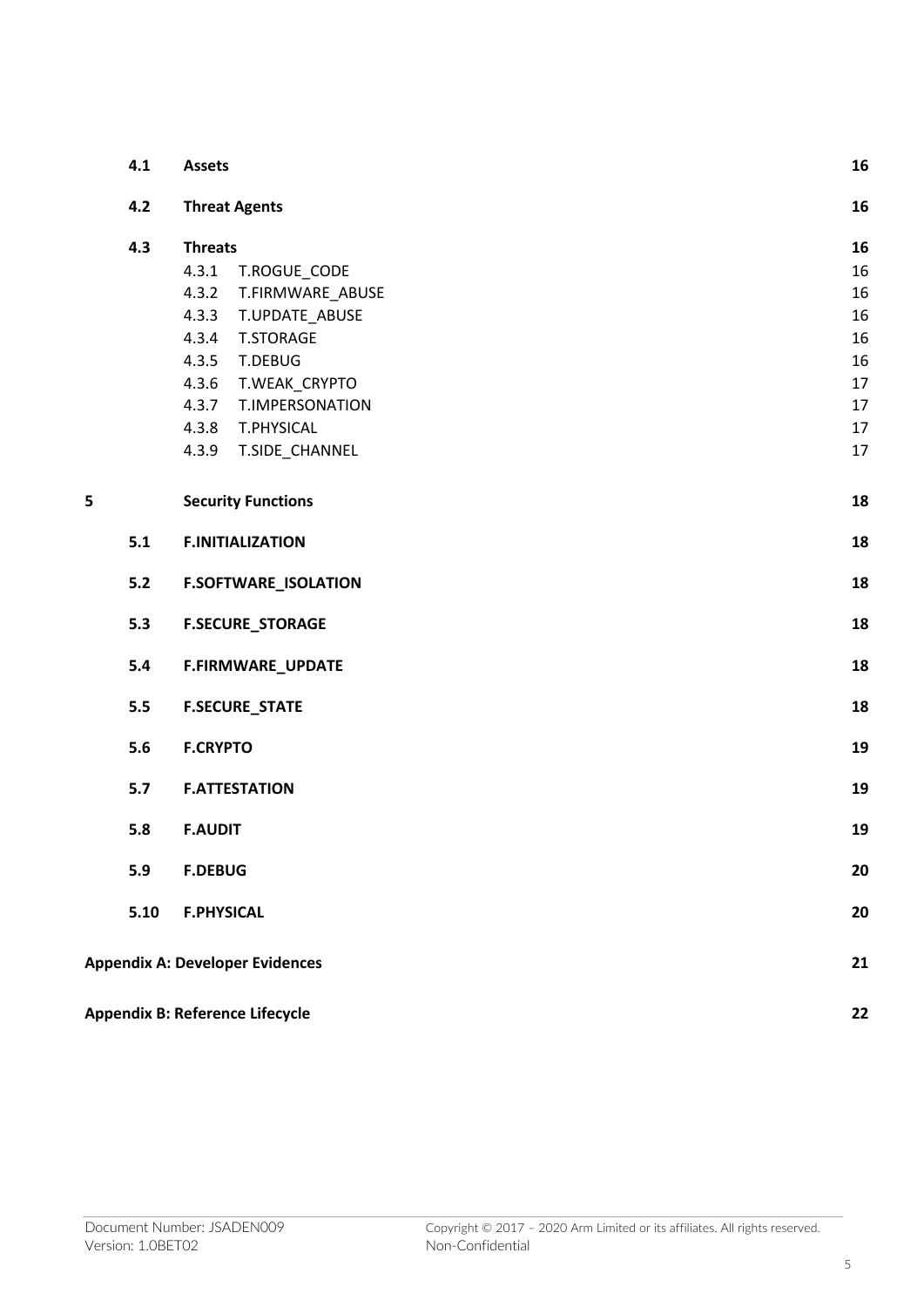## **1 About this document**

#### 1.1 Current Status and Anticipated Changes

Current Status: Beta

### 1.2 Release Information

The change history table lists the changes that have been made to this document.

| Date       | <b>Version</b> | Confidentiality  | Change                                   |
|------------|----------------|------------------|------------------------------------------|
| 10/12/2020 | 1 OBET02       | Non-confidential | Removed optional purge security function |
| 08/12/2020 | 1 OBET01       | Non-confidential | First beta version                       |

#### 1.3 References

This document refers to the following informative documents.

| 1.3.1 Normative references |
|----------------------------|
|                            |

| Ref        | Doc No    | Author(s) | Title                                        |
|------------|-----------|-----------|----------------------------------------------|
| [PSA-EM]   | JSADEN010 | JSA       | PSA Certified Level 3 Evaluation Methodology |
| $[PSA-L1]$ | ISADEN001 | JSA       | PSA Certified Level 1 Questionnaire          |
| [PSA-AM]   | ISADEN008 | JSA       | PSA Certified Level 3 Attack Method          |

#### 1.3.2 Informative references

| Ref        | Doc No           | Author(s) | Title                                           |
|------------|------------------|-----------|-------------------------------------------------|
| $[PSA-FF]$ | arm den<br>0063A | ARM       | ARM® Platform Security Architecture             |
|            |                  |           | Firmware Framework and RoT Services - M-profile |
| [PSA-SM]   | ARM DEN 0079 ARM |           | PSA: Device Security Model                      |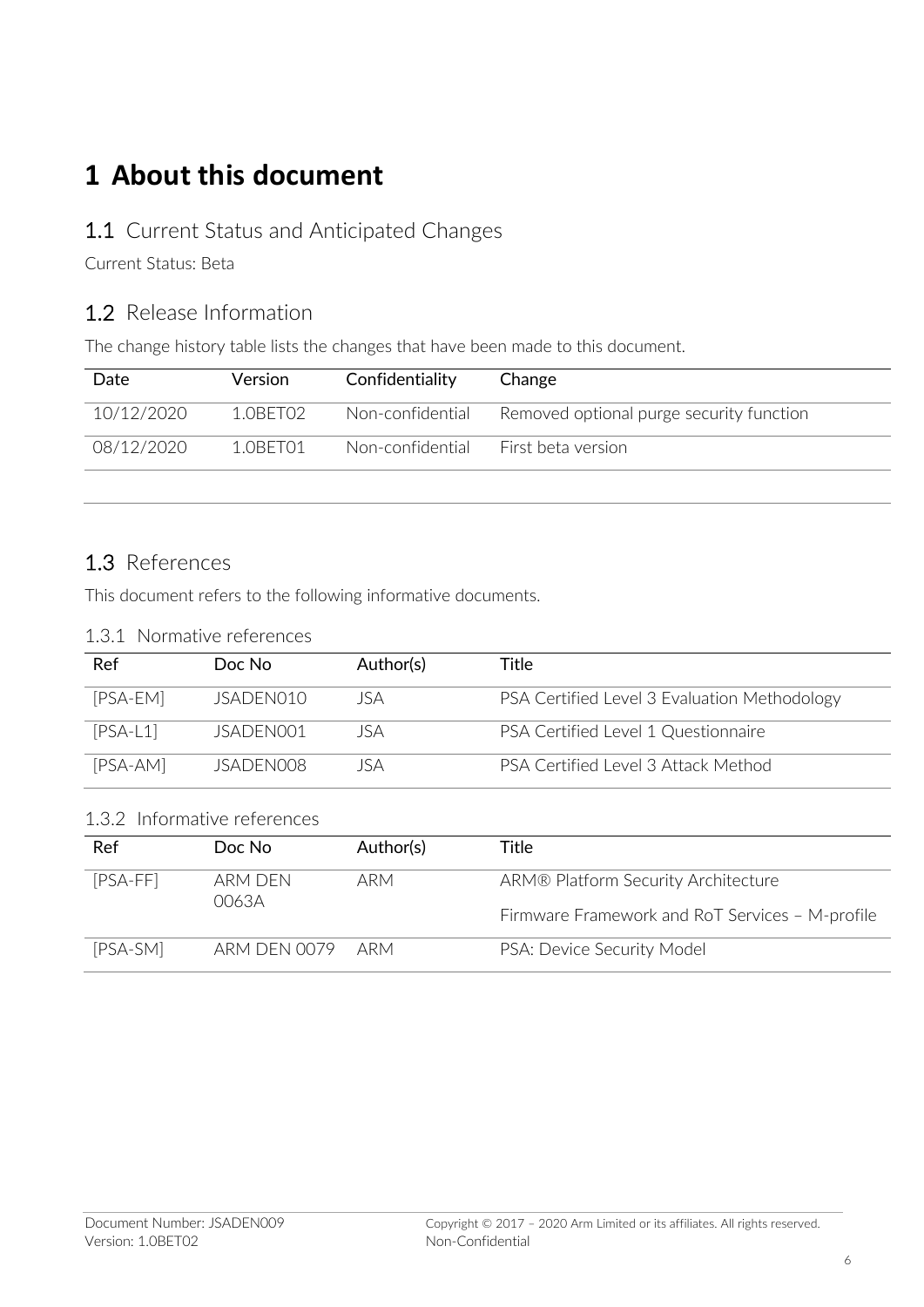## 1.4 Terms and Abbreviations

This document uses the following terms and abbreviations

| <b>Term</b>                                 | <b>Meaning</b>                                                                                                                                                                                                                                                                                           |
|---------------------------------------------|----------------------------------------------------------------------------------------------------------------------------------------------------------------------------------------------------------------------------------------------------------------------------------------------------------|
| Application Root of Trust                   | This is the security domain in which additional security services are<br>implemented. See PSA Security Model [PSA-SM] for details                                                                                                                                                                        |
| Application Root of Trust<br>Service(s)     | Application specific security service(s) that are not defined by PSA.<br>Such services execute in the Secure Processing Environment and are<br>required to be in Secure Partitions.                                                                                                                      |
| Application Specific Software               | Software that provides the functionality required of the specific device.<br>This software runs in the Non-Secure Processing Environment, making<br>use of the System software, Application RoT Services and PSA-RoT<br>Services.                                                                        |
| <b>CMS</b>                                  | Configuration Management System                                                                                                                                                                                                                                                                          |
| Evaluation laboratory                       | Laboratory or facility that performs the technical review of Products<br>submitted for PSA Certified. The list of evaluation laboratories<br>participating to PSA Certified can be found on www.psacertified.org                                                                                         |
| Hardware Unique Key (HUK)                   | Secret and unique to the device symmetric key that must not be<br>accessible outside the PSA Root of Trust. It is a critical security<br>parameter.                                                                                                                                                      |
| Immutable Platform Root of<br>Trust         | The minimal set of hardware, firmware, and data of the PSA-RoT,<br>which is inherently trusted because it cannot be modified following<br>manufacture. There is no software at a deeper level that can verify that<br>it as authentic and unmodified.                                                    |
| <b>JTAG</b>                                 | Joint Test Action Group                                                                                                                                                                                                                                                                                  |
| Non-secure Processing<br>Environment (NSPE) | This is the security domain outside of the SPE, the Application domain,<br>typically containing the Application Specific Software. PSA requires the<br>NSPE to be isolated from the SPE. Isolation between partitions within<br>the NSPE is not required by PSA though is encouraged where<br>supported. |
| Partition                                   | The logical boundary of a software entity with intended interaction<br>only via defined interfaces, but not necessarily isolated from software<br>in other partitions. Note that both the NSPE and SPE may host<br>partitions.                                                                           |
| Platform Root of Trust<br>Service(s)        | PSA defined security services for use by PSA-RoT, Application RoT<br>Service(s) and by the NSPE. Executes in the Secure Processing<br>Environment and may use Trusted Subsystems. This includes the<br>services offered by the PSA Functional APIs.                                                      |
| <b>PSA</b>                                  | Platform Security Architecture                                                                                                                                                                                                                                                                           |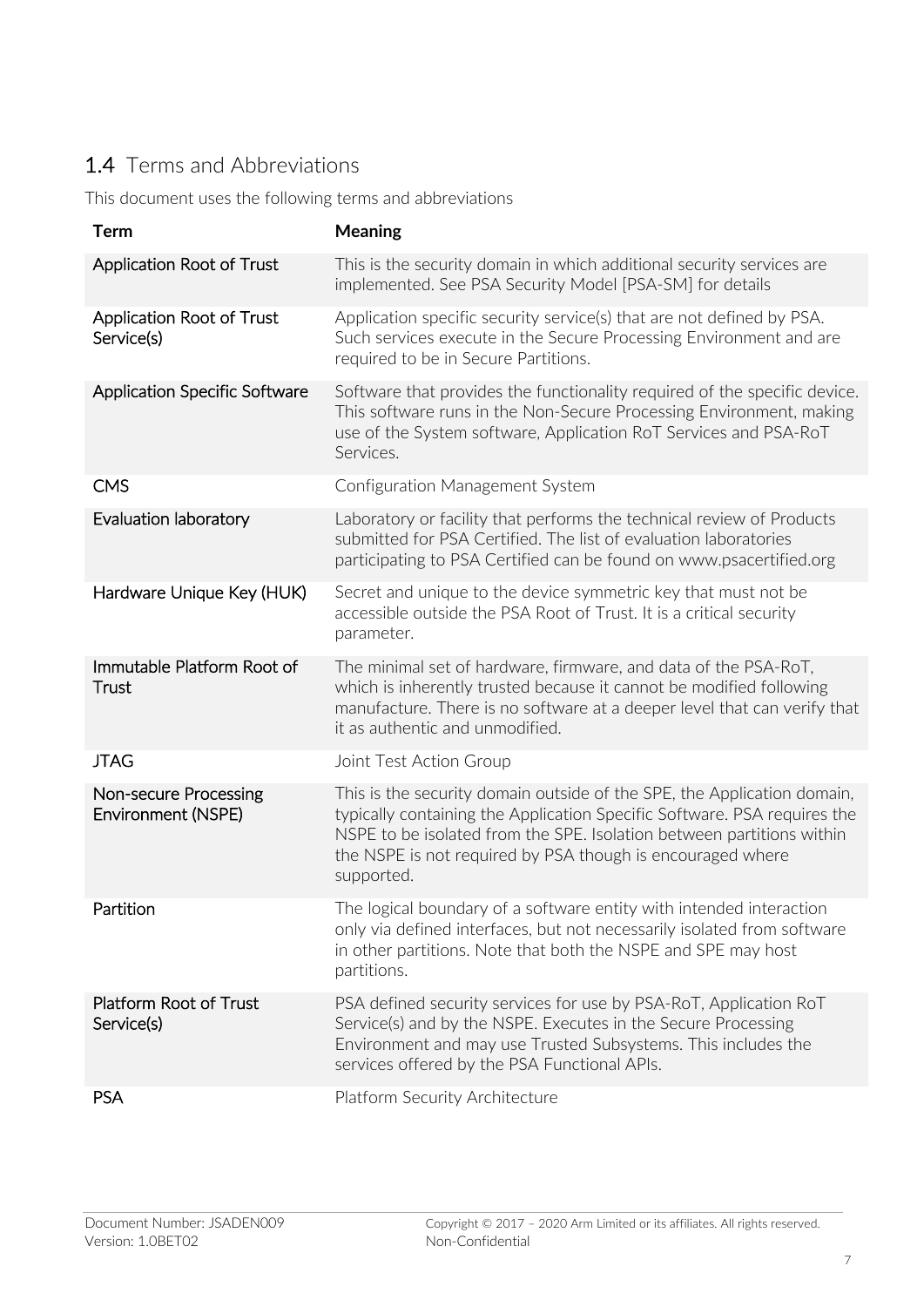| PSA Certification Body                                              | Entity that receives applications for PSA security certification, issues<br>certificates, maintains the security certification scheme, and ensures<br>consistency across all the evaluation laboratories.                                                                                                                                       |
|---------------------------------------------------------------------|-------------------------------------------------------------------------------------------------------------------------------------------------------------------------------------------------------------------------------------------------------------------------------------------------------------------------------------------------|
| <b>PSA Functional API</b><br>Certification                          | Functional certification confirms that the device implements the PSA<br>Functional APIs correctly by passing the PSA Functional certification<br>test suites.                                                                                                                                                                                   |
| <b>PSA Functional APIs</b>                                          | PSA defined Application Programming Interfaces on which security<br>services can be built. APIs defined so far include Crypto, Secure<br>Storage and Attestation.                                                                                                                                                                               |
| PSA Root of Trust                                                   | The PSA defined combination of the Immutable Platform Root of Trust<br>and the Updateable Platform Root of Trust and considered to be the<br>most trusted security component on the device. See [PSA-SM].                                                                                                                                       |
| <b>PSA Root of Trust Service</b>                                    | PSA defined security services for use by PSA-RoT, Application RoT<br>Service(s) and by the NSPE. Executes in the Secure Processing<br>Environment and may use Trusted Subsystems. This includes the<br>services offered by the PSA Functional APIs.                                                                                             |
| Secure boot                                                         | The process of verifying and validating the integrity and authenticity of<br>updateable firmware and software components as a pre-requisite to<br>their execution. This must apply to all the firmware and software in the<br>SPE. It should also apply to the first NSPE image loaded, which may<br>extend the NSPE secure boot chain further. |
| <b>Secure Partition</b>                                             | A thread of execution with protected runtime state within the Secure<br>Processing Environment. Container for the implementation of one or<br>more RoT Services. Multiple Secure Partitions are allowed in a platform                                                                                                                           |
| <b>Secure Processing</b><br>Environment (SPE)                       | The processing environment that hosts the PSA-RoT, and any<br>Application RoT Service(s).                                                                                                                                                                                                                                                       |
| <b>Secure Processing</b><br><b>Environment Partition</b><br>Manager | Management of the execution of software in Secure Partitions. Typical<br>implementations will provide scheduling and inter-partition<br>communication mechanisms. Implementations may also enforce<br>isolation between the managed Secure Partitions.                                                                                          |
| System software                                                     | NSPE software that may comprise an operating system or some run-<br>time executive, together with any middleware, standard stacks and<br>libraries, chip specific device drivers, etc., but not the application<br>specific software.                                                                                                           |
| Trusted subsystem                                                   | A security subsystem that the PSA-RoT relies on for protection of its<br>critical security parameters, or that implement some of its services.                                                                                                                                                                                                  |
|                                                                     |                                                                                                                                                                                                                                                                                                                                                 |

## 1.5 Feedback

The PSA Certified JSA Members welcome feedback on its documentation.

If you have comments on the content of this documentation, send an e-mail to psacertified@arm.com. Give: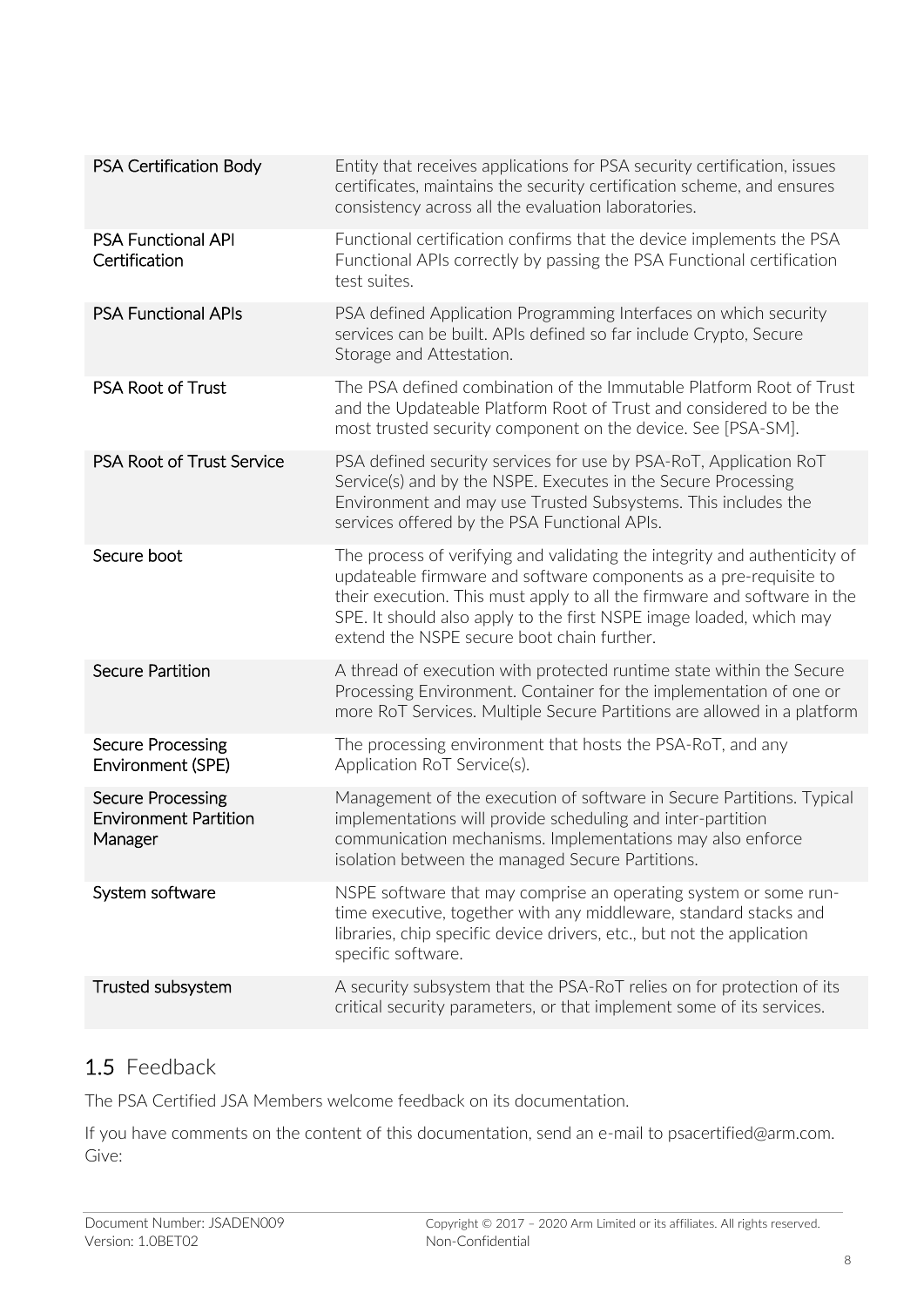- The title (PSA Certified Level 3 Lightweight Protection Profile).
- The number (JSADEN-009) and version.
- The page numbers to which your comments apply.
- The rule identifiers to which your comments apply, if applicable.
- A concise explanation of your comments.

PSA Certified JSA Members also welcome general suggestions for additions and improvements.

#### Note

PDFs are tested only in Adobe Acrobat and Acrobat Reader and cannot guarantee the appearance or behaviour of any document when viewed with any other PDF reader.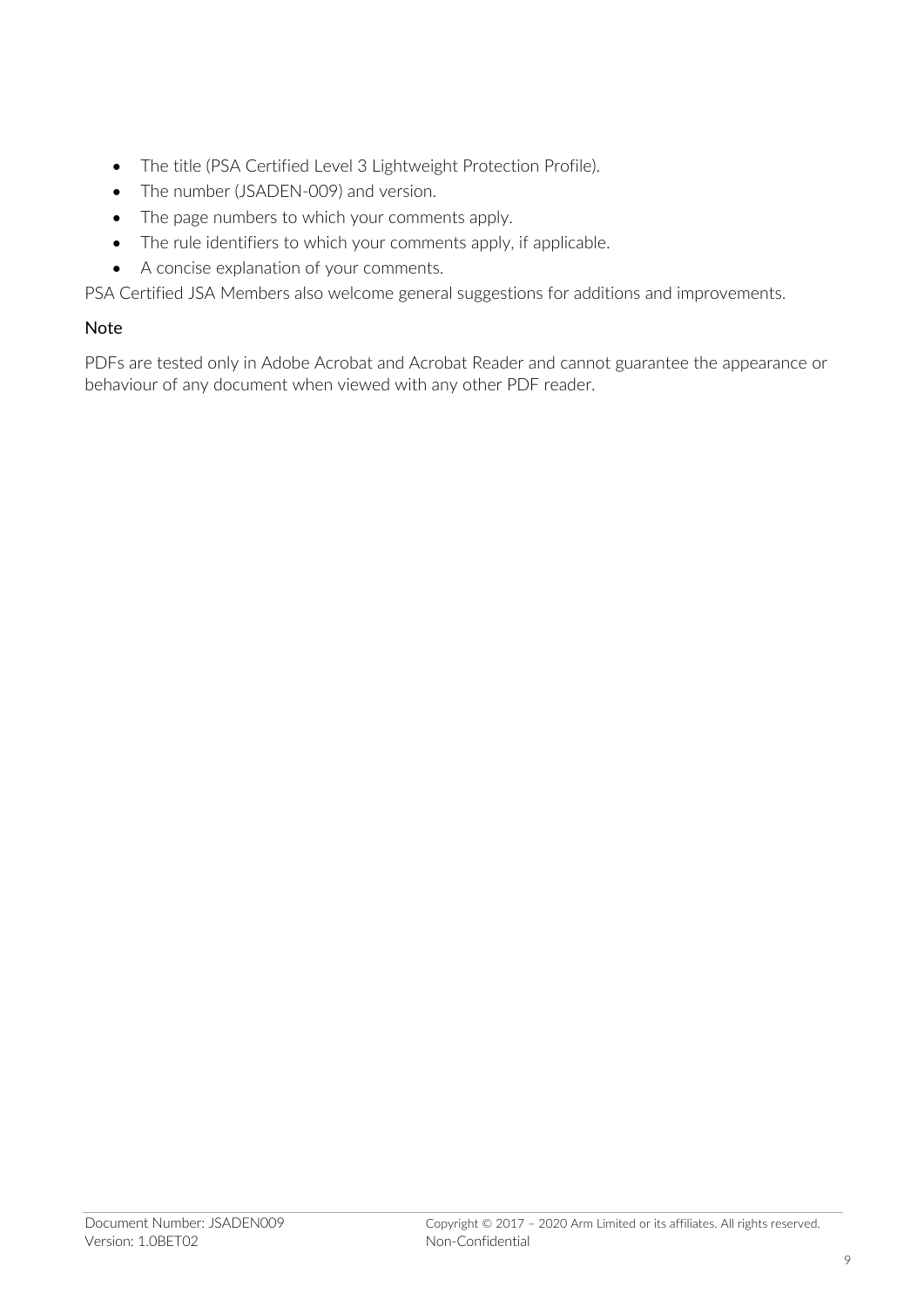# **2 Introduction**

## **2.1** Document Context

PSA Certified defines a common hardware and software security platform, providing a generic security foundation and allowing secure products and features to be developed on top of this platform.

The PSA Certified scheme involves the evaluation by a laboratory of a device against a set of security requirements and, in case of a successful evaluation, the certification by the PSA Certification Body of this TOE. The evaluation laboratory examines measures and processes to ensure that a functional TOE is not vulnerable to the identified threats to the levels defined in this document.

The PSA Certified program recognises that there will be different security requirements and different cost/security trade-offs for different applications and ecosystems. This is reflected in specifications by introducing a range of assurance levels.

This document describes the PSA Certified Level 3 scheme. It defines the scope and security requirements for the evaluation of a TOE implementing the PSA Certified architecture.

## **2.2** Targeted Audience

This document is directly aimed at:

- Chip Vendors, who develop the chip and the PSA Certified components for the Secure Processing Environment, e.g. integrating Trusted Firmware-M, and SPE Developers.
- Evaluation Laboratories, who perform PSA Certified Level 3 evaluations according to the security requirements set in this document.

It can also be used by OEMs who conceive and develop platforms based on PSA Certified specification in order to assess the robustness level of the security functions they rely on and to develop applications or libraries on top of the platform.

### **2.3** How to Use this Document

This document defines three important aspects of a security evaluation:

- 1. The scope of the evaluation, i.e. the part of the device that will be subject to the evaluation and the context the device and TOE is intended to be used.
- 2. The security problem considered in this scope, i.e. the actual threats on the TOE in its operational context.
- 3. The required security functions in the TOE to order to mitigate the identified threats.

The Developer (Chip Vendor or SPE Developer) will find here a description of the security functions to be implemented in order to pass the evaluation and an explanation (the security problem) of why they are required. For the evaluation, the Developer will have to derive from this lightweight Protection Profile a lightweight Security Target (ST) with chip-specific information relevant for the Evaluation Laboratory. The Developer is expected to directly reuse the contents of this documents and fill parts in <orange>.

An SPE Developer can also apply for evaluation of their code, but they must choose a specific hardware implementation to perform the first evaluation.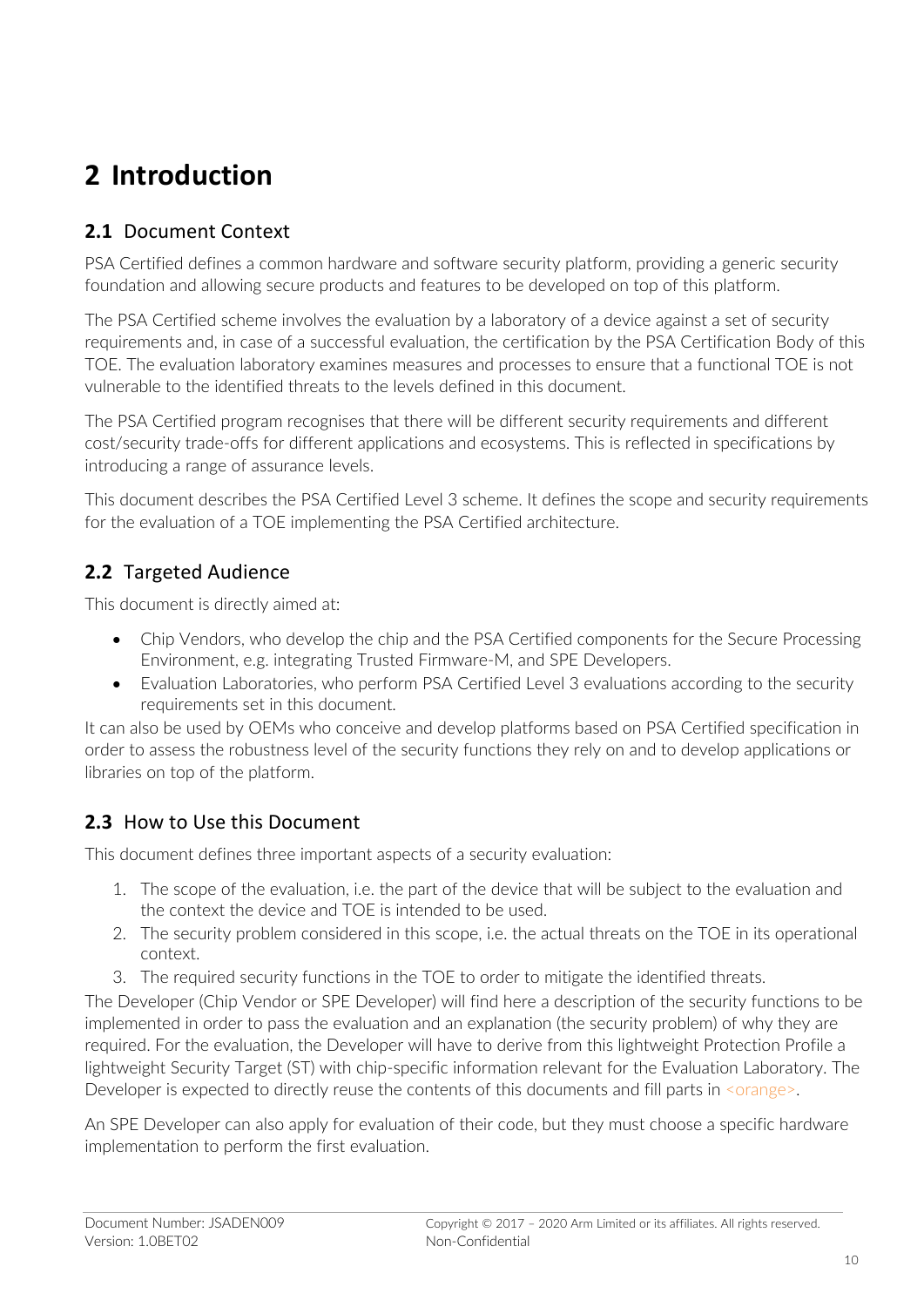The Evaluation Laboratory will use this document as a reference of the security functions required for a PSA Certified device. For the evaluation, the Evaluation Laboratory will mainly consider the chip-specific Security Target provided by the Chip Vendor and derived from this PP.

## **2.4** Process for PSA Certified Level 3

The process for certification of devices based on the PSA Certified architecture according to PSA Certified Level 3 scheme involves the role of a PSA Certification Body. It receives applications for PSA Certified security certification, issues certificates and updates PSA Certified scheme.

The process is:

- 1. The Chip Vendor designs and implements his chip and PSA Root of Trust implementation according to the security problem and security functions described in this document. He considers the Attack Methods document [PSA-AM] to understand how its chip will be assessed by the Evaluation Laboratory.
- 2. The Chip Vendor submits its chip, which may already be integrated on a device, and related documentation to an Evaluation Laboratory.
- 3. The Evaluation Laboratory performs the security evaluation of the TOE according to PSA Certified Evaluation Methodology [PSA-EM]. The Evaluation Laboratory may ask clarifications from the Chip Vendor.
- 4. If the result of the review by the Evaluation Laboratory is Pass, the Evaluation Laboratory will provide an Evaluation Technical Report to the PSA Certification Body.
- 5. The PSA Certification Body reviews the Evaluation Technical Report, proceeds to the certification of the TOE and provides an EAN-13 for this certification. The EAN-13 is published along with device or chip reference on the Secretariat's website https://trustcb.com/iot/psa-certified/ and on PSA Certified website https://psacertified.org.

#### **2.5** Resistance to Attacks

PSA Certified is designed for IoT devices which require protection against physical attacks. Contrarily to PSA Certified Level 2, for the purposes of PSA Certified Level 3 certification, attacks that require physical access for the exploitation phase are included in the scope.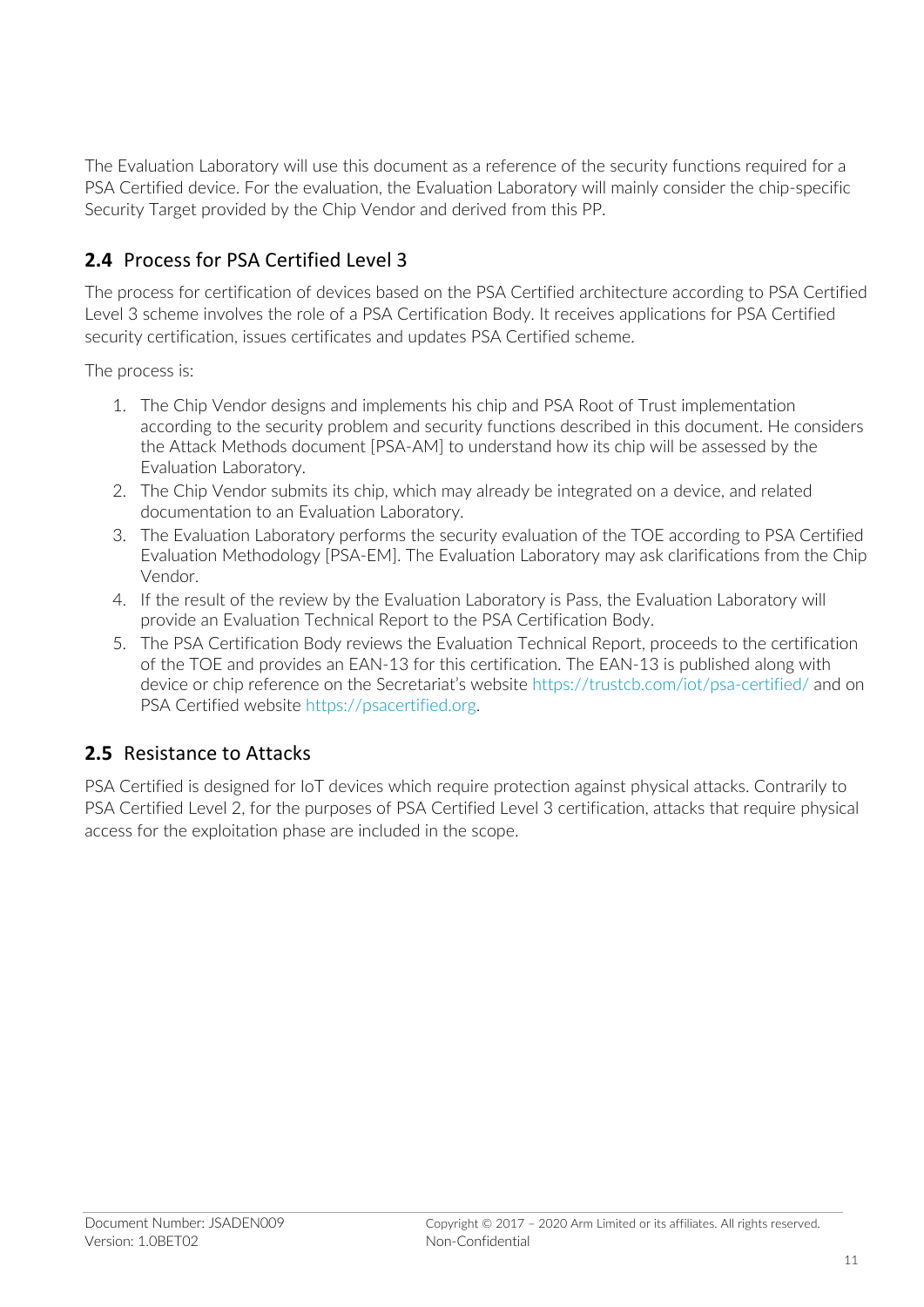## **2.6** Product Identification

For its Security Target, the Chip Vendor shall fill this part with product-related information.

#### 2.6.1 Contact

| <b>Company activity:</b> | (State whether OEM, System software Vendor or Chip Vendor) |
|--------------------------|------------------------------------------------------------|
| <b>Company name:</b>     |                                                            |
| <b>Contact name:</b>     |                                                            |
| <b>Contact title:</b>    |                                                            |
| <b>Contact email:</b>    |                                                            |
| <b>Contact address:</b>  |                                                            |
| <b>Contact phone:</b>    |                                                            |

#### 2.6.2 Chip Reference

| <b>Commercial name:</b>                 | (e.g. Product family)                                                                                                                                                                                                                                                            |
|-----------------------------------------|----------------------------------------------------------------------------------------------------------------------------------------------------------------------------------------------------------------------------------------------------------------------------------|
| <b>Chip part number:</b>                |                                                                                                                                                                                                                                                                                  |
| <b>Chip version:</b>                    | (e.g. Chip silicon revision)                                                                                                                                                                                                                                                     |
| <b>SPE</b> name:                        | (e.g. Trusted Firmware-M)                                                                                                                                                                                                                                                        |
| <b>SPE</b> version:                     |                                                                                                                                                                                                                                                                                  |
| Chip EAN-13:                            | (If this version of the chip has already passed PSA Certified, specify the EAN-13 of the<br>certificate)                                                                                                                                                                         |
| <b>Chip reference</b><br>documentation: | (If this version of the chip has not yet passed PSA Certified, provide identification of<br>the reference documentation used to fill the questionnaire, such as chip datasheet,<br>detailed fact sheet or reference manual. It may be requested by the Evaluation<br>Laboratory) |
| Vulnerability<br>disclosure policy:     | (If a vulnerability disclosure policy is available for this product, provide the URL it can<br>be retrieved.)                                                                                                                                                                    |

## 2.6.3 Chip Description

| <b>Expected usage:</b>            |                                                                                                                                    |
|-----------------------------------|------------------------------------------------------------------------------------------------------------------------------------|
| Features:                         | (Describe the functional and security features marketed for the product)                                                           |
| <b>Description of</b><br>expected | (Describe if any actors and external resources are required for operation of the<br>product, and the related security assumptions) |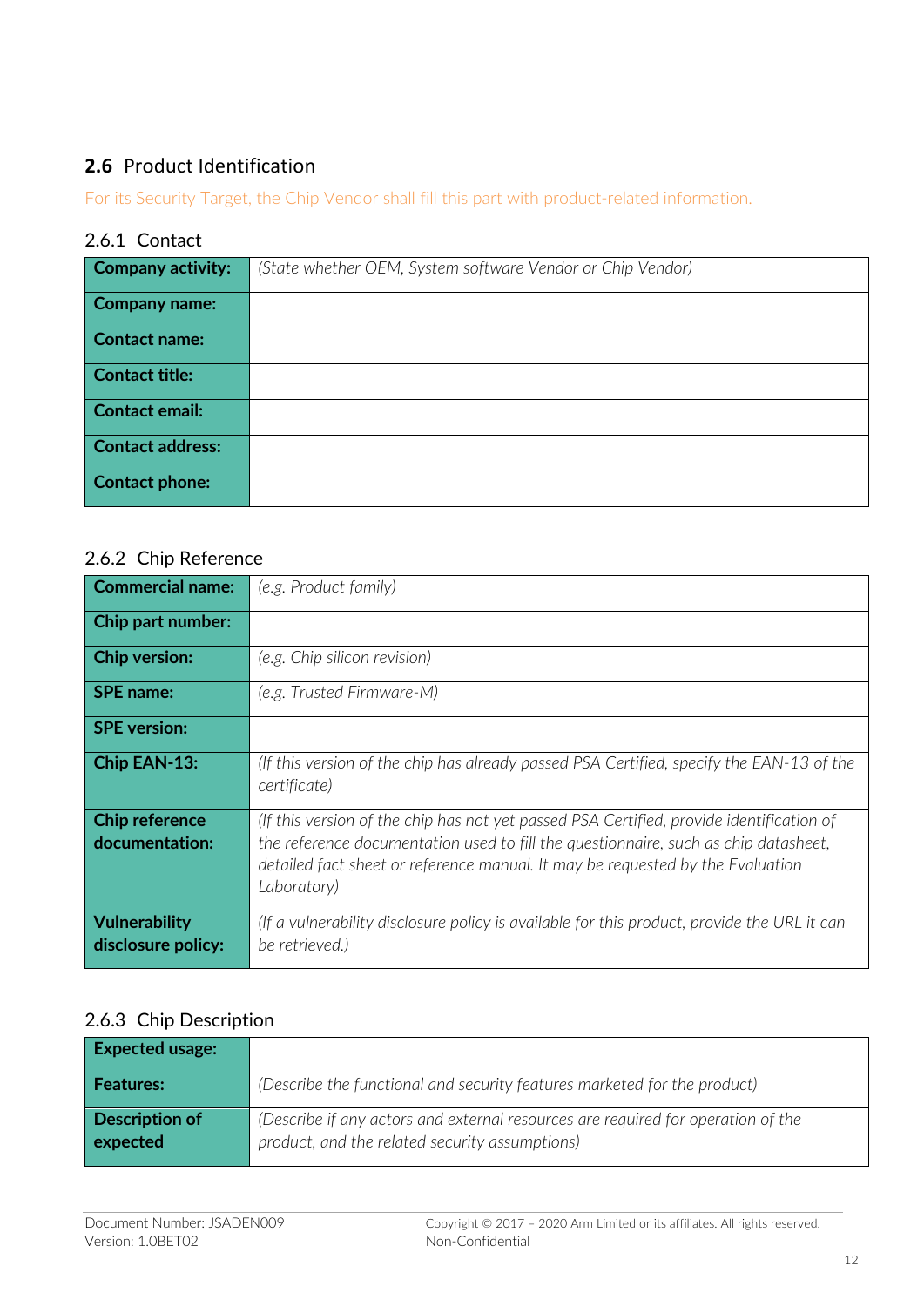| operational  |
|--------------|
| environment: |
|              |

## 2.6.4 PSA Implementation

| <b>PSA Functional API</b><br><b>Certified:</b> | (PSA Functional API Certification is optional.<br>If PSA Functional API tests have been performed, then provide the output reports to<br>the Evaluation Laboratory.)                                                                                                                                                                                                                                                                                                                           |
|------------------------------------------------|------------------------------------------------------------------------------------------------------------------------------------------------------------------------------------------------------------------------------------------------------------------------------------------------------------------------------------------------------------------------------------------------------------------------------------------------------------------------------------------------|
| <b>Isolation boundary</b><br>level:            | (For this PP the TOE provides isolation between the Non-Secure Processing)<br>Environment and the Secure Processing Environment and also between the PSA Root<br>of Trust and other executable code, such as Application Root of Trust(s), in the Secure<br>Processing Environment.<br>The PSA Security Model [PSA-SM] defines an additional isolation boundary; please<br>indicate if this is deployed.)<br>$\Box$ Application RoT Services are isolated from other Application RoT Services. |
| <b>PSA-RoT services:</b>                       | (Describe RoT services part of the PSA Root of Trust)                                                                                                                                                                                                                                                                                                                                                                                                                                          |
| <b>Trusted</b><br>subsystem:                   | (Describe trusted subsystems relied upon for operation of the PSA Root of Trust, such<br>as a security subsystem, Secure Element, and their usage, or declare 'none' if no<br>trusted subsystem is used)                                                                                                                                                                                                                                                                                       |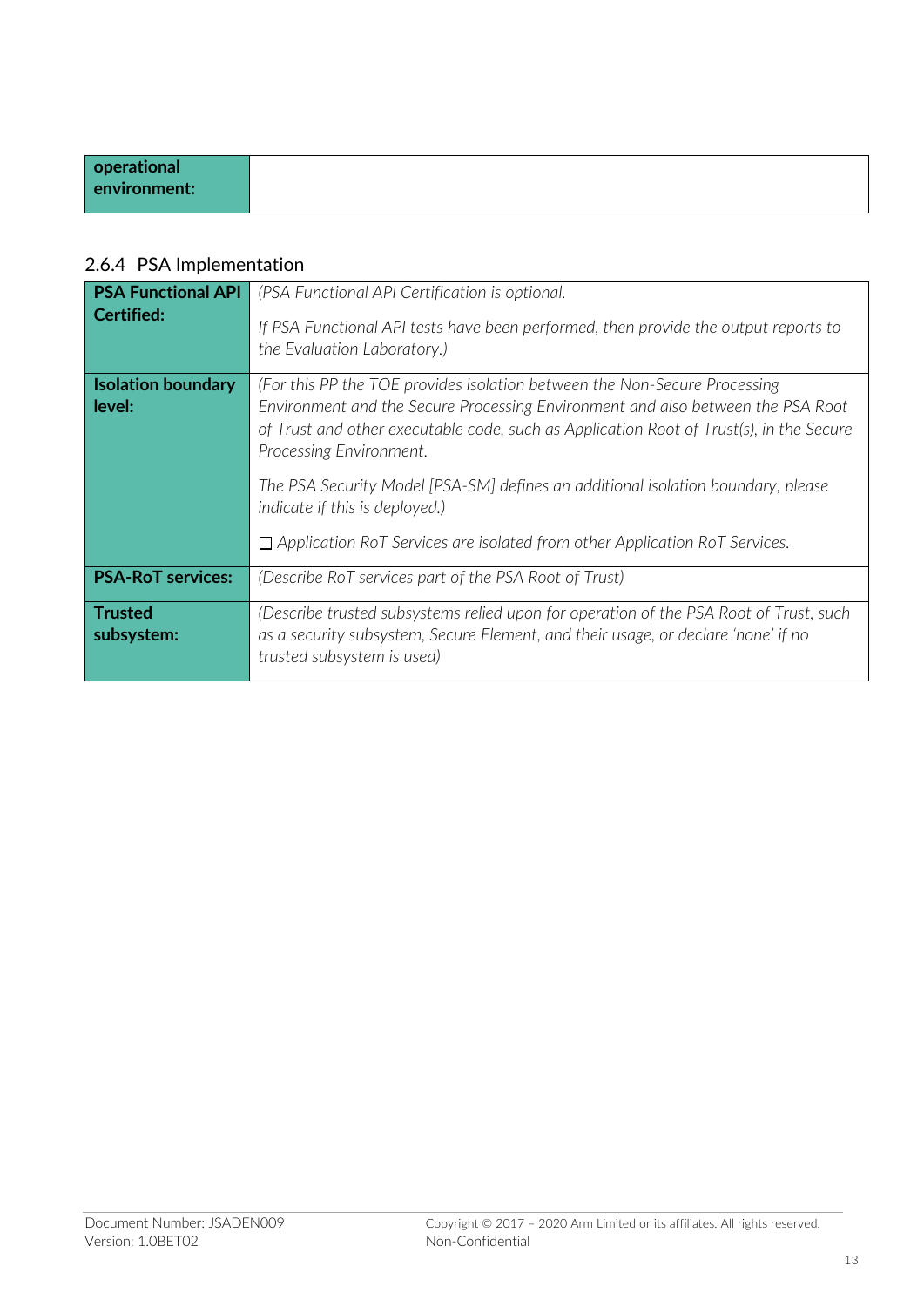# **3 TOE Description**

## **3.1** Scope

The scope for a PSA Certified Level 3 Security evaluation, or Target of Evaluation (TOE), is the combination of the hardware and firmware components supporting a device compliant with PSA Certified specification. The considered hardware may be a System-in-Package (SiP), a System-on-Chip (SoC) integrated on a board, or similar set-up. PSA Certified Level 3 scope is identical to PSA Certified Level 2.

The hardware is in the scope of the security evaluation as it provides security features, such as immutable storage or protection of JTAG, which are essential for ensuring the security of the PSA Certified implementation.

The evaluation scope includes the following components as described in [PSA-SM]:

- PSA updateable Root of Trust, such as Software isolation framework, protecting more trusted software from less trusted software, Generic services such as binding, initial attestation, generic crypto services, FW update validation.
- PSA immutable Root of Trust, for example Boot ROM, Root secrets and IDs, Isolation hardware, Security lifecycle management and enforcement. This component cannot be updated.
- Trusted Subsystems used by the PSA Root of Trust, such as security subsystems, trusted peripherals, SIM or SE, which include both hardware and software components.



Figure 1: Scope of PSA Certified Level 3 (PSA RoT)

For its Security Target, the Chip Vendor may provide the high-level HW and SW architecture of its product.

#### 3.1.1 Major Security Features

The PP considers the following features for the purpose of PSA Certified Level 3 security evaluation: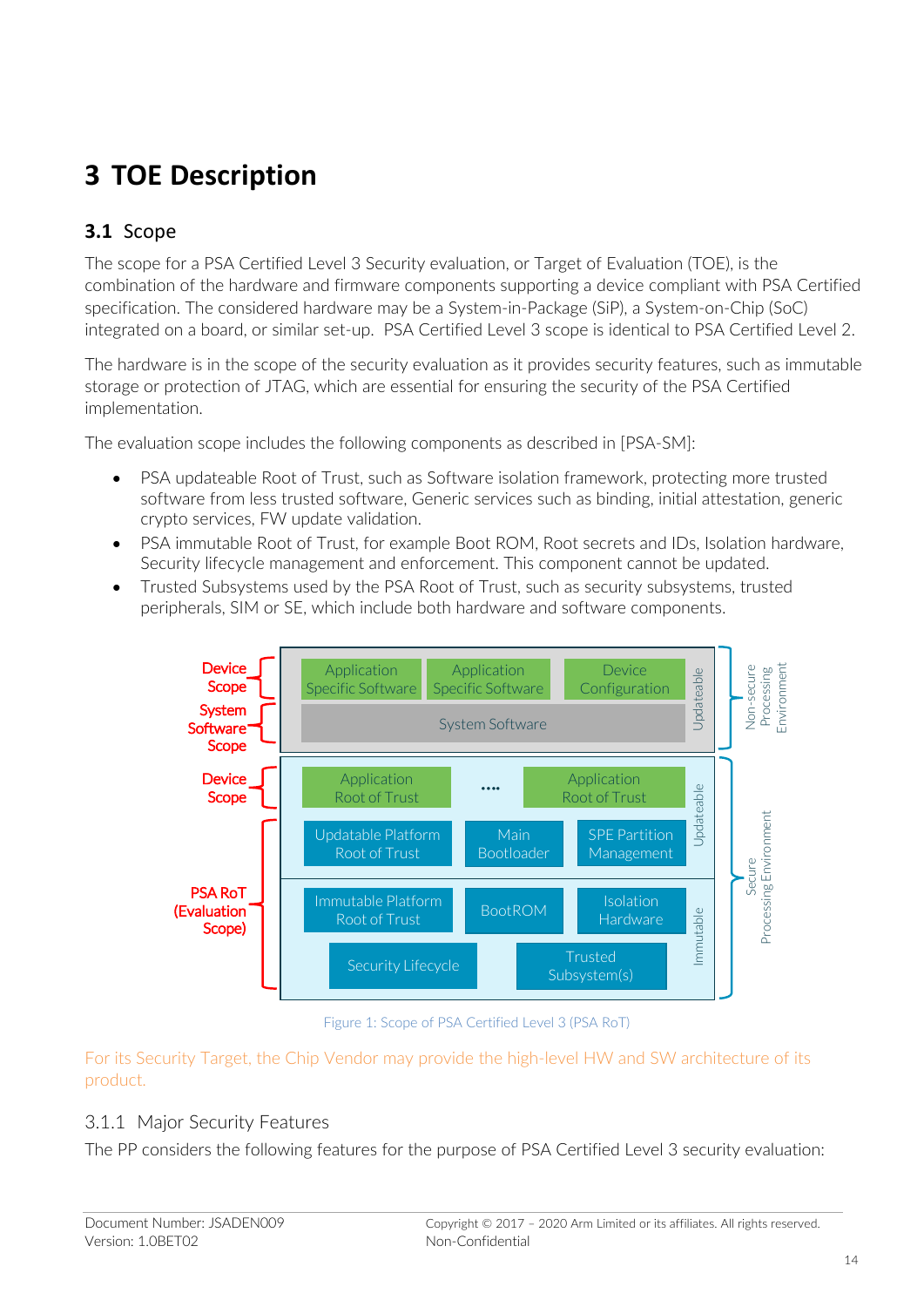- A Secure Processing Environment (SPE) isolated by hardware mechanisms to protect critical services and related assets from the Non-Secure Processing Environment.
- A Secure Boot process to verify integrity and authenticity of executable code in a chain of trust starting from the Boot ROM. Related certificates are protected in integrity by hardware mechanisms.
- Support for Secure Storage, to protect in integrity and confidentiality sensitive assets for the SPE and related applications. These assets include at least the Hardware Unique Key (HUK), the ROT Public Key (ROTPK), the Attestation key.
- A Security Lifecycle for SPE, to protect the lifecycle state for the device and enforce the transition rules between states.
- Cryptographic functions services for use within the SPE.
- Support for an attestion method, for example Entity Attestation Token (according to IETF specification).

#### 3.1.2 Operational Environment

The TOE Operational Environment includes:

- Applications Root of Trust.
- System software and applications executed in the Non-Secure Processing Environment (NSPE).
- Remote entities (for instance remote servers, administrators, users), in charge of personalizing the TOE, managing firmware update or interacting with the TOE.

The Chip Vendor shall provide a clear description of the operational environment of the TOE for its expected usage.

#### **3.2** Assumptions

The following assumptions hold on the operational environment of the TOE:

- Cryptographic keys and certificates outside of the TOE are subject to secure key management procedures.
- Actors in charge of TOE management, for instance for signature of firmware update, are trusted.
- Each TOE has a unique identifier, provisioned during manufacturing.
- Integrity of immutable code is ensured by hardware mechanism such as ROM, or EEPROM or FLASH memory that is locked before device delivery.

For its Security Target, the Chip Vendor may describe additional assumptions on the operational environment of the TOE. This should also be reflected in the user guidance documentation for the TOE.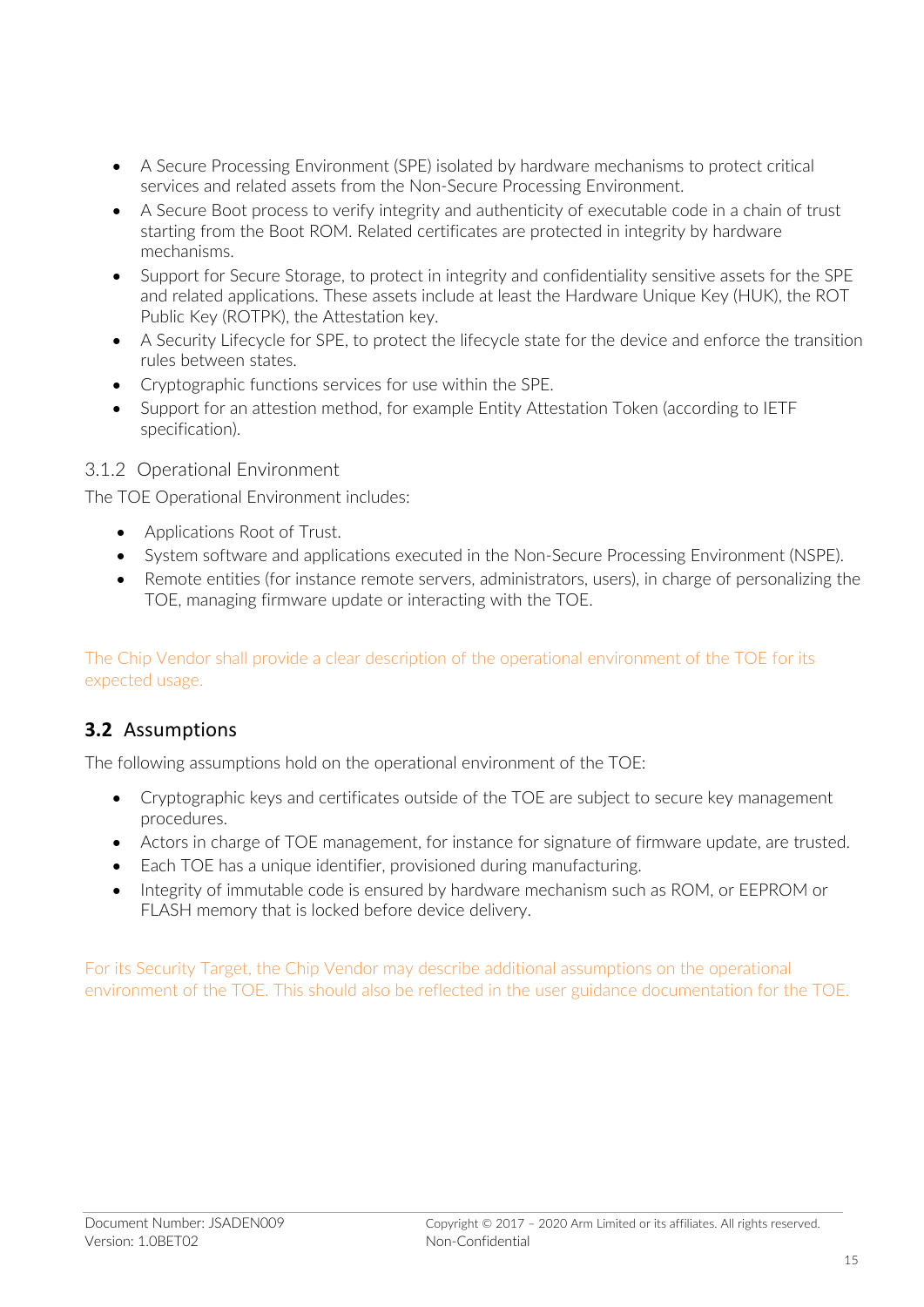## **4 Security Problem Definition**

#### **4.1** Assets

The TOE shall protect:

- The integrity of SPE updateable code.
- The integrity and confidentiality of root secrets: Initial Attestation Key (IAK), Hardware Unique Key (HUK) and, if supported, Boot encryption key.
- The integrity of root parameters: Instance ID and Boot validation key (ROTPK).
- The integrity of the lifecycle state.
- The integrity and confidentiality of Application Root of Trust (ARoT) or the NSPE data managed by the TOE through the PSA Root of Trust Secure Storage service.

#### **4.2** Threat Agents

The threat agents which may attack the TOE are local and remote hackers (i.e., with access to a remote connection to the TOE).

### **4.3** Threats

This section identifies threats on the TOE.

#### 4.3.1 T.ROGUE CODE

An attacker succeeds in loading and executing rogue code on the device in the Secure Processing Environment, and compromises the TOE assets.

#### 4.3.2 T.FIRMWARE\_ABUSE

An attacker exploits a flawed version of the PSA Root of Trust (including hardware), for instance by sending malformed parameters, and compromises the TOE assets.

#### 4.3.3 T.UPDATE\_ABUSE

An attacker exploits a flaw in the firmware update mechanisms of the TOE, for instance by sending malformed parameters, by altering an authentic firmware update, by installing an old version of the firmware or by bypassing security checks, and installs a flawed version of the PSA updateable Root of Trust.

#### 4.3.4 T.STORAGE

An attacker succeeds in illegally modifying or accessing assets stored on the TOE, for instance by bypassing checks related to TOE lifecycle.

#### 4.3.5 T.DEBUG

An attacker succeeds in accessing TOE debug features and illegally modifies or accesses TOE assets.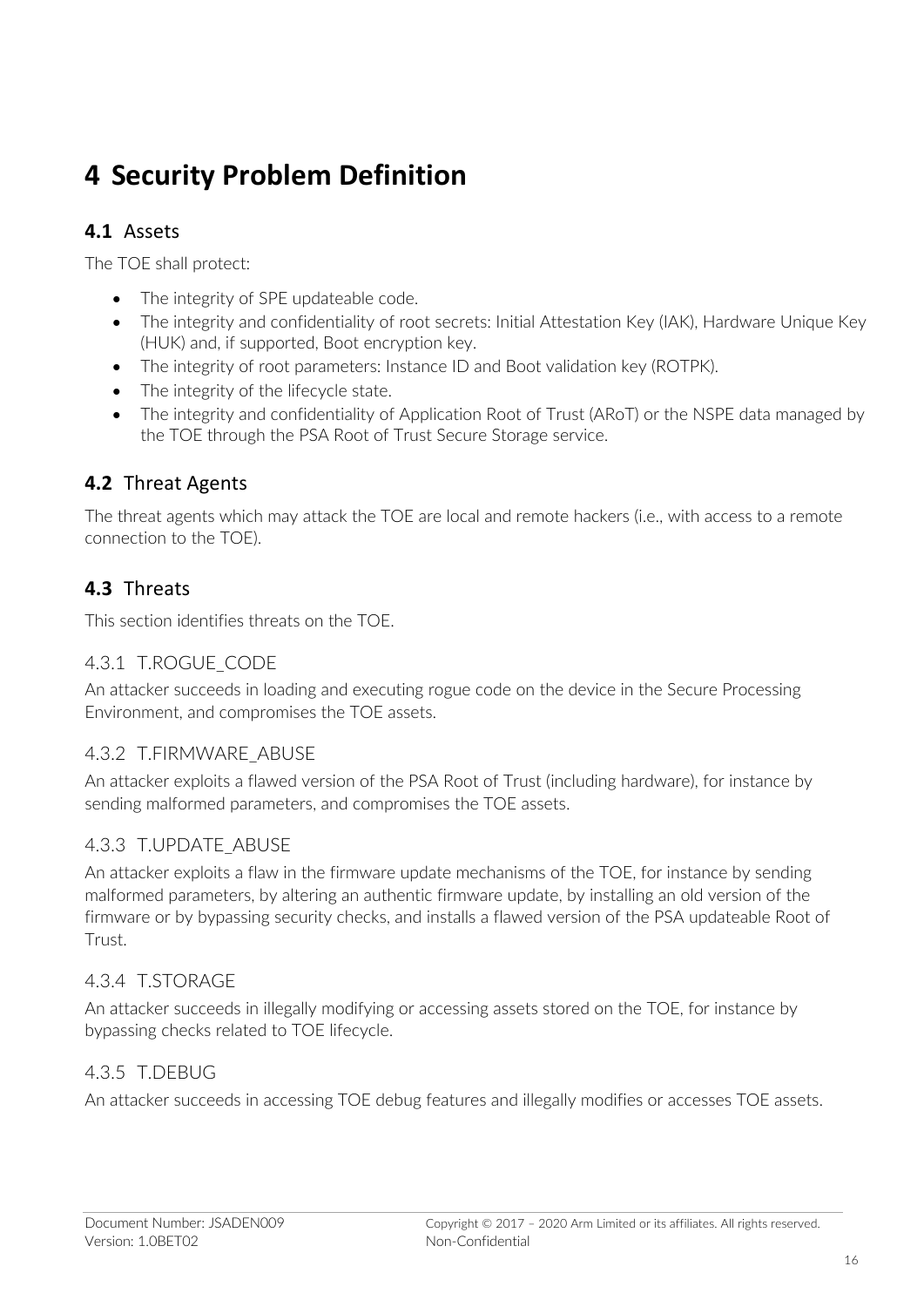#### 4.3.6 T.WEAK\_CRYPTO

An attacker exploits flaws in the use or implementation of cryptographic algorithms in the TOE and illegally modifies or accesses TOE assets.

#### 4.3.7 T.IMPERSONATION

An attacker manages to make remote entities recognize a rogue device under its control as a valid TOE.

#### 4.3.8 T.PHYSICAL

An attacker performs physical attacks, during the identification and/or the exploitation phase of an attack in order to illegally modify or access TOE assets

#### 4.3.9 T.SIDE\_CHANNEL

An attacker manages to compromise cryptographic assets by means of side-channel attacks.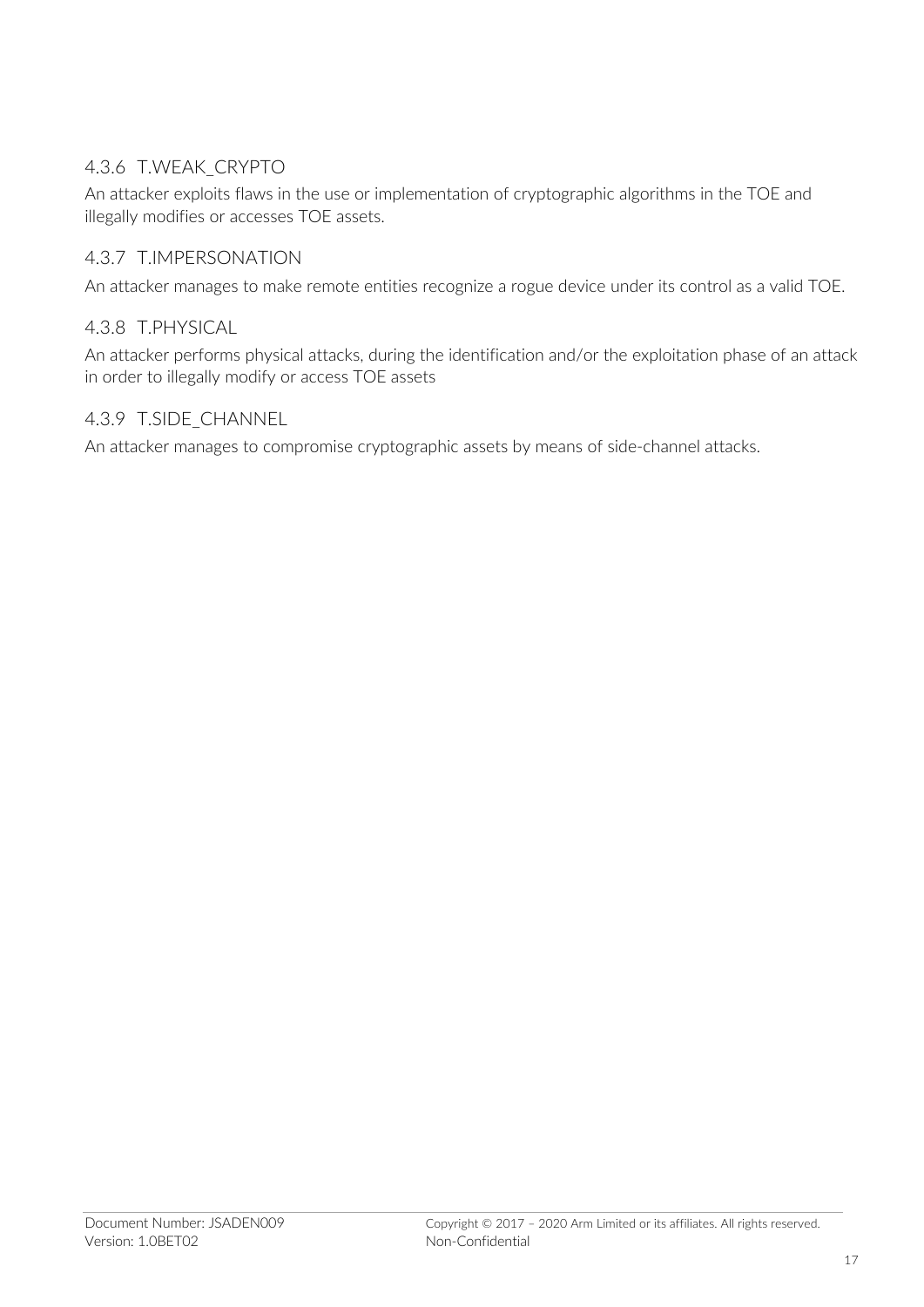# **5 Security Functions**

In order to mitigate the identified threats, the TOE shall support the following security functions.

This part is similar to the Security Functional Requirements (SFR) part of a Common Criteria Protection Profile, although written in an informal style.

For its Security Target, the Chip Vendor shall provide additional information on how each of these security functions are implemented.

### **5.1** F.INITIALIZATION

The TOE is started through a secure initialization process that ensures the authenticity and integrity of the firmware.

This security function mitigates T.ROGUE\_CODE by preventing the installation of firmware or piece of firmware code from unknown sources.

### **5.2** F.SOFTWARE\_ISOLATION

The TOE provides isolation between the Non-Secure Processing Environment and the Secure Processing Environment and also between PSA Root of Trust and other executable code (such as Application Root of Trust) of the Secure Processing Environment.

This security function mitigates T.ROGUE\_CODE by preventing software outside of the TOE from tampering with TOE assets.

### **5.3** F.SECURE\_STORAGE

The TOE protects the confidentiality and integrity of assets in secure storage. The secure storage is bound to the platform. Only the TOE can retrieve and modify assets from this secure storage.

This security function mitigates T.STORAGE by preventing direct and unprotected access to assets.

### **5.4** F.FIRMWARE\_UPDATE

The TOE verifies the integrity and authenticity of the TOE update prior to installation of the update.

The TOE also rejects attempts of firmware downgrade.

This security function mitigates T.UPDATE\_ABUSE by preventing installation of firmware from unknown sources or installation of obsolete firmware.

### **5.5** F.SECURE\_STATE

The TOE ensures the correct operation of its security functions. In particular, the TOE:

• Protects itself against abnormal situations caused by programmer errors or violation of good practices from code executed outside of the TOE, either from SPE or NSPE.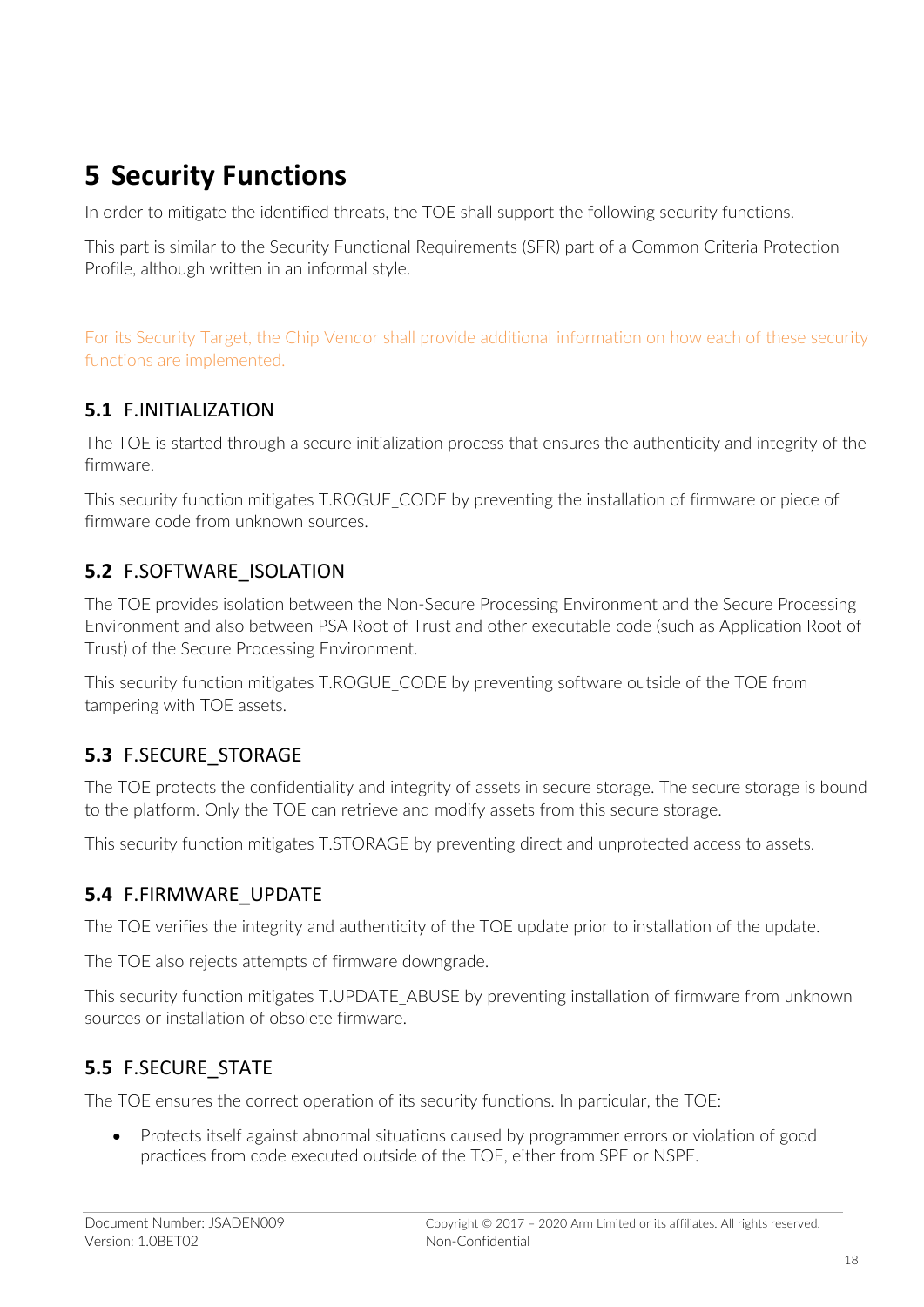- Controls the access to its services by Applications and checks the validity of parameters of any operation requested from Applications
- Enters a secure state upon platform initialization error or software failure detection, without exposure of any sensitive data.

This security function mitigates T.FIRMWARE\_ABUSE by preventing exploitation of abnormal situations.

## **5.6** F.CRYPTO

The TOE implements state-of-the-art cryptographic algorithms, random number generation and key sizes for protection of TOE assets. These algorithms must be designed and implemented in order to prevent side-channel and fault attacks.

Recommendations for state-of-the-art cryptography may come from national security agencies (such NIST for U.S., BSI for Germany, CESG for U.K., ANSSI for France) or from academia. Weak cryptographic algorithms or key sizes may be available for specific usages and with specific guidance, but they shall not reduce security of provided state-of-the-art cryptography.

This security function mitigates T.WEAK\_CRYPTO and T.SIDE\_CHANNEL by preventing exploitation of cryptographic weaknesses to target TOE assets.

The Chip Vendor shall provide cryptographic algorithms and key sizes in scope for the evaluation. He may provide additional information on how these security functions are implemented, for instance with support of cryptographic accelerators.

### **5.7** F.ATTESTATION

The TOE provides an attestation service which reports on the device identity, firmware measurements and runtime state of the device. The attestation can be verified by remote entities.

This security function mitigates T.IMPERSONATION by providing a cryptographic proof of identity.

The Chip Vendor may specify which other information is included in device attestation, such as firmware measurements and runtime state of the device as in [PSA-SM].

### **5.8** F.AUDIT

The TOE maintains a log of all significant security events and allows access and analysis of these logs to authorized users only (such as TOE Admin).

This security function mitigates T.ROGUE\_CODE, T.FIRMWARE\_ABUSE, T.UPDATE\_ABUSE, T.STORAGE, T.DEBUG and T.IMPERSONATION.

This security function is optional for resource-constrained devices. The Chip Vendor shall provide a rationale on why is it discarded.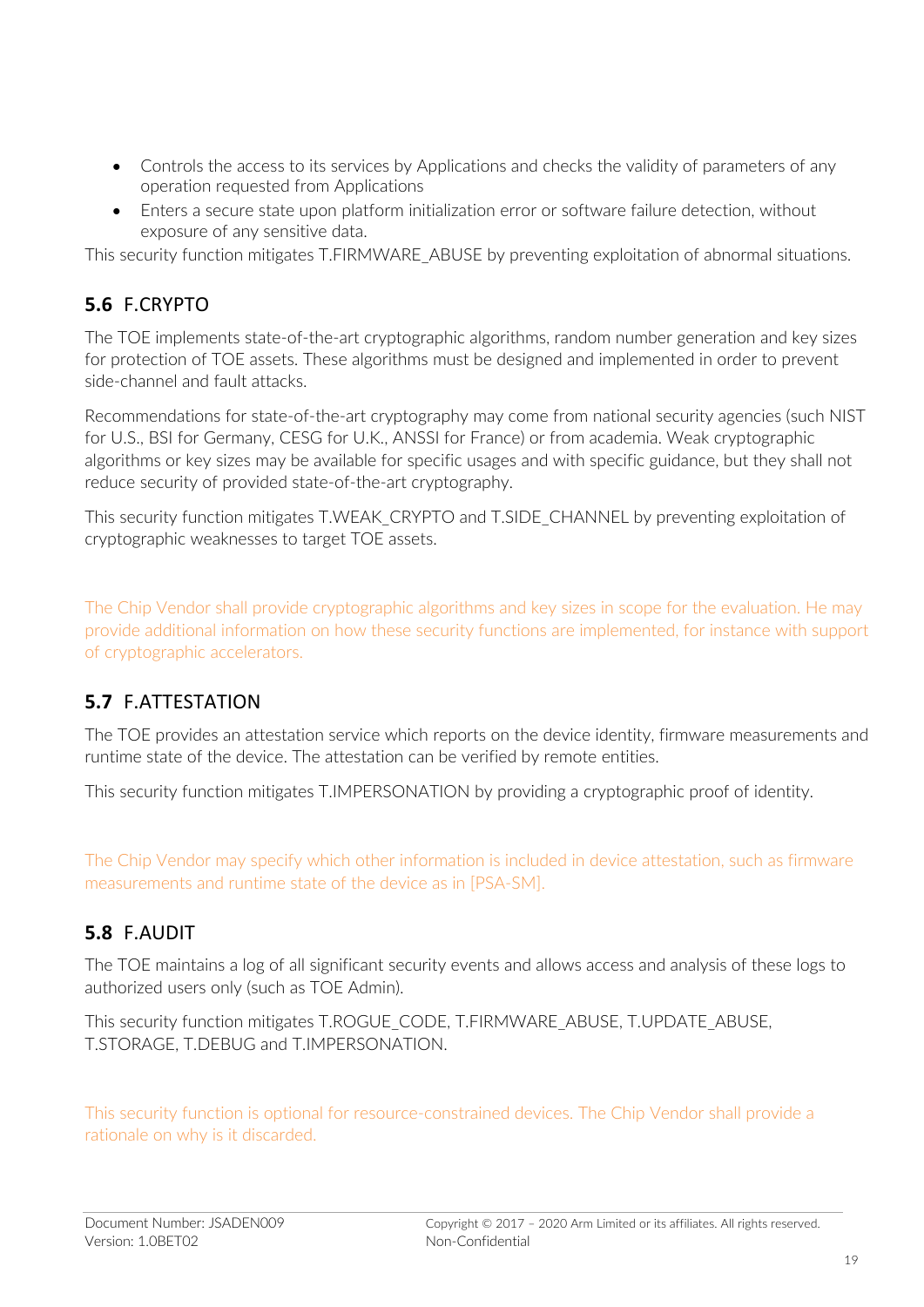## **5.9** F.DEBUG

The TOE restricts access to debug features by deactivation or access control mechanism with the same level of security assurance as other security functions of this PP.

This security function mitigates T.DEBUG by preventing unauthorized access to debug features.

## **5.10** F.PHYSICAL

The TOE protects the other security functions against physical manipulation of the TOE. This includes protection against manipulation of the hardware and any data, undetected manipulation of memory contents, physical probing on the chips surface. The RoT detects or prevents its operation outside the normal operating conditions (such as voltage, clock frequency, temperature, or external energy fields) where reliability and secure operation has not been proven or tested.

This security function mitigates T.PHYSICAL by preventing physical attacks.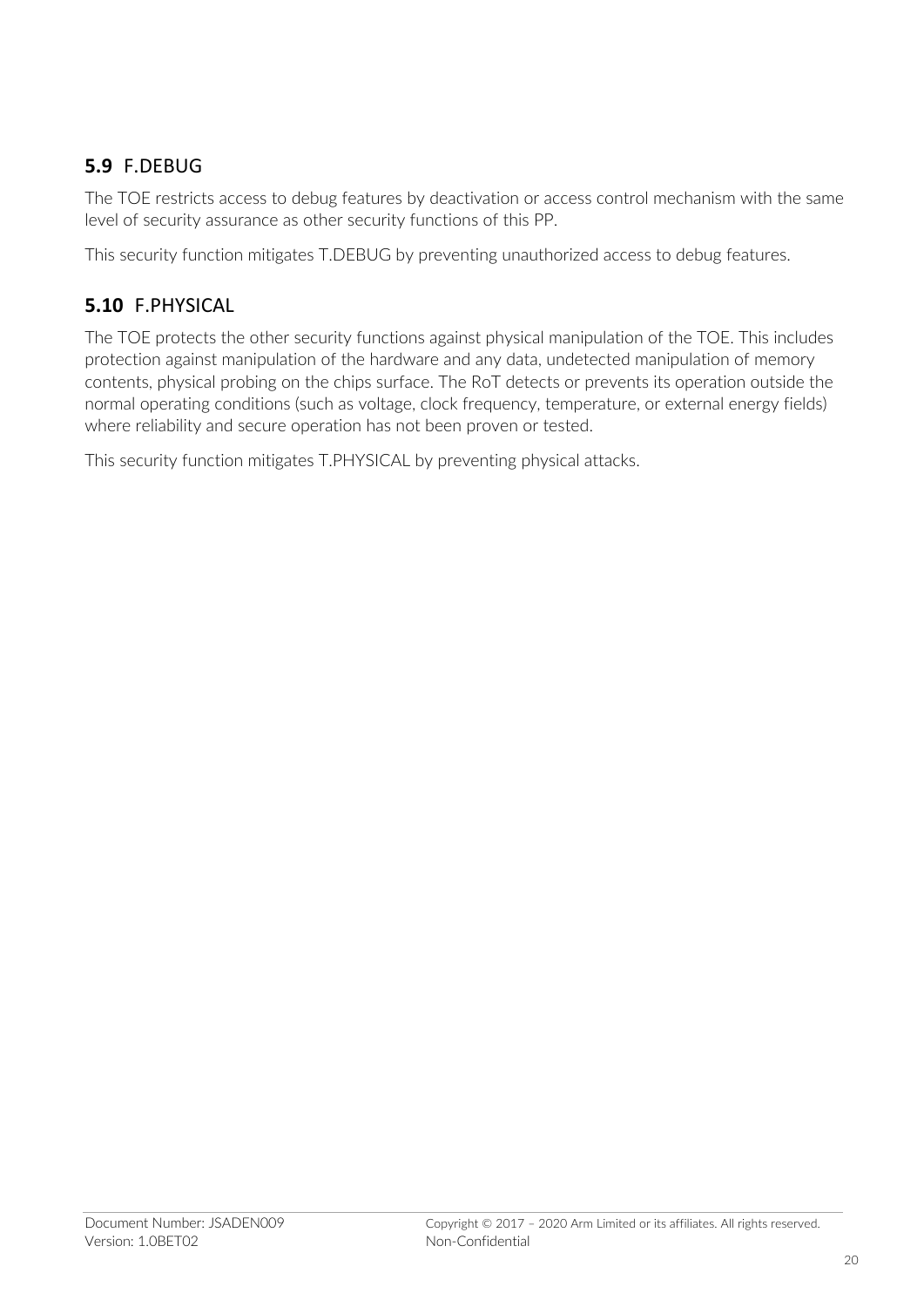## **Appendix A: Developer Evidences**

The Developer (Chip Vendor or the SPE Developer) shall provide the following documentation to the Evaluation Laboratory:

- Security Target based on this Protection Profile.
	- o Developer shall reuse the contents of the PP and fill parts in <orange> in its Security Target.
	- o Developer documentation referenced in the Security Target shall also be provided.
- Product data sheet, with specification of normal operating conditions.
- Functional specification, with a complete description of TOE interfaces (parameters, purpose, method of use, errors).
- Operational guidance, explaining how to use functions and services provided by the TOE and describing all external interfaces or physical input or output of the TOE.
- Installation guidance, explaining how to prepare the TOE for operational phase, including how to personalize device prior use.
- Test results for PSA Functional API Certification or otherwise test results from Developer functional tests of TOE APIs, including TOE setup for these tests.
- Statement of the configuration management system (CMS) used for TOE source code and a unique CMS revision identifier (or list of identifiers) for all files part of the TOE source code.
- Description of vulnerability remediation procedure, that explains how the Developer acts on timely manner after knowledge of a vulnerability to notify the end-user of known vulnerabilities and possible mitigations and provide security updates.

Additionally, the Developer shall provide:

- The TOE, in its manufactured and finalized state. In this state, it shall only permit configuration operations that support the required use cases and accesses to the security functions. The TOE debugging and testing features are disabled and secure boot is mandatory. The TOE may be updated if it has not been designed to be immutable.
- The source code for the components in scope of the TOE (see Section 3.1, hardware design is not required). This shall include drivers for Trusted Subsystems if used.
- A mapping that relates the security functions of this ST to the files on the TOE source code that implement these security functions.
- The functional testing environment for TOE APIs.
- The TOE test equipment if it is specific or dedicated.